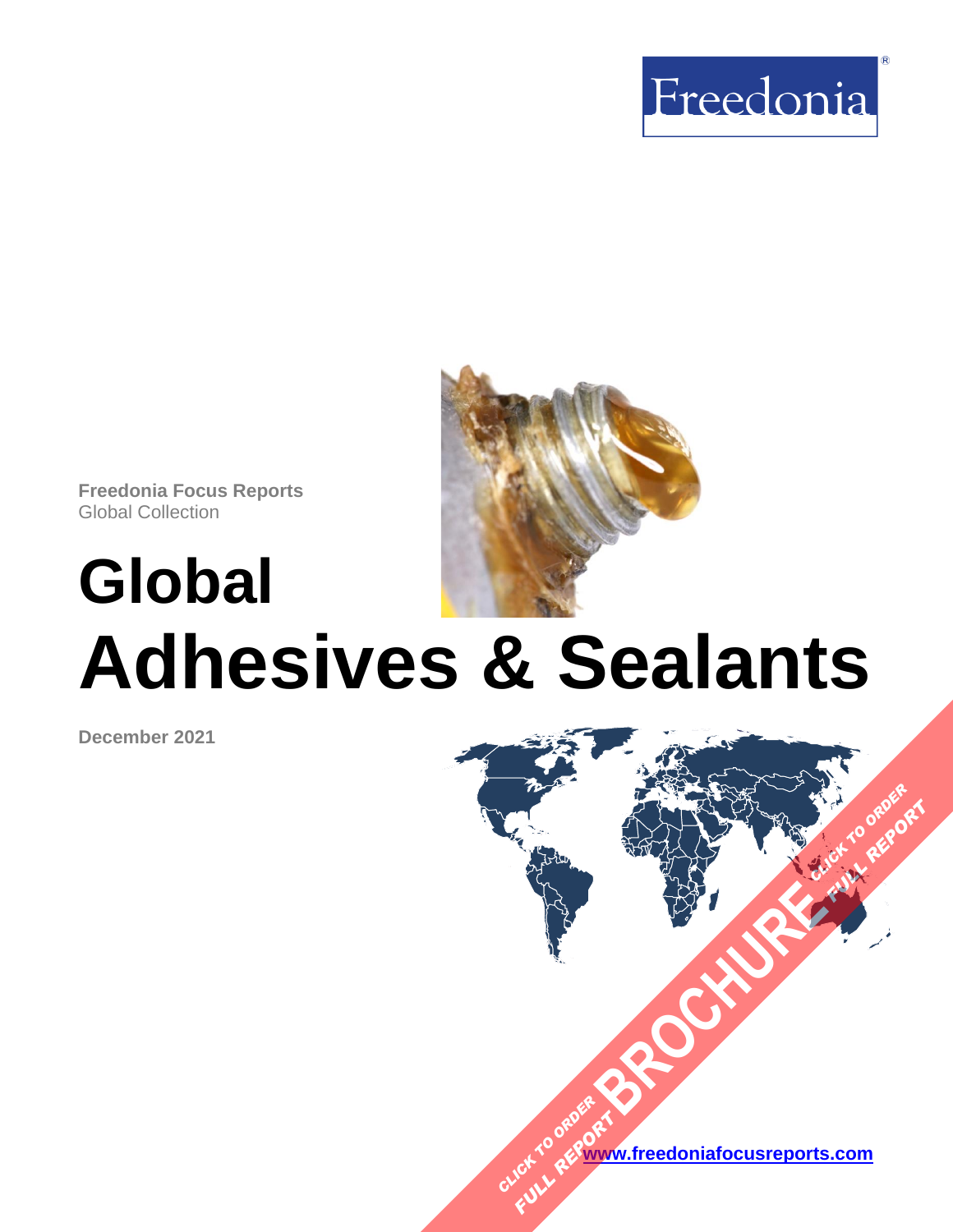# **Table of Contents**

|    | 1. Highlights                                           | 3              |
|----|---------------------------------------------------------|----------------|
| 2. | <b>Global Overview &amp; Forecasts</b>                  | 5              |
|    | Impact of COVID-19 on the Adhesives & Sealants Industry | 5              |
|    | Demand by Product                                       | $\overline{7}$ |
|    | Water-Based                                             | 8              |
|    | Reactive                                                | 9              |
|    | <b>Hot Melts</b>                                        | 10             |
|    | Solvent-Based                                           | 10             |
|    | <b>Other Products</b>                                   | 10             |
|    | Demand by Market                                        | 12             |
|    | Construction                                            | 13             |
|    | Packaging                                               | 13             |
|    | Tapes & Labels                                          | 14             |
|    | <b>Consumer Goods</b>                                   | 14             |
|    | <b>Other Markets</b>                                    | 15             |
| 3. | <b>Regional Segmentation &amp; Forecasts</b>            | 17             |
|    | <b>Regional Demand Overview</b>                         | 17             |
|    | North America                                           | 19             |
|    | Western Europe                                          | 21             |
|    | Asia/Pacific                                            | 23             |
|    | <b>Other Regions</b>                                    | 25             |
|    | Central & South America                                 | 26             |
|    | Eastern Europe                                          | 26             |
|    | Africa/Mideast                                          | 27             |
|    | 4. Industry Structure                                   | 28             |
|    | <b>Industry Characteristics</b>                         | 28             |
|    | Market Share                                            | 29             |
|    | Henkel                                                  | 30             |
|    | <b>HB Fuller</b>                                        | 31             |
|    | Arkema                                                  | 31             |
|    | 5. About This Report                                    | 33             |
|    | Scope                                                   | 33             |
|    | Sources                                                 | 33             |
|    | <b>Industry Codes</b>                                   | 34             |
|    | Freedonia Methodology                                   | 35             |
|    | Resources                                               | 36             |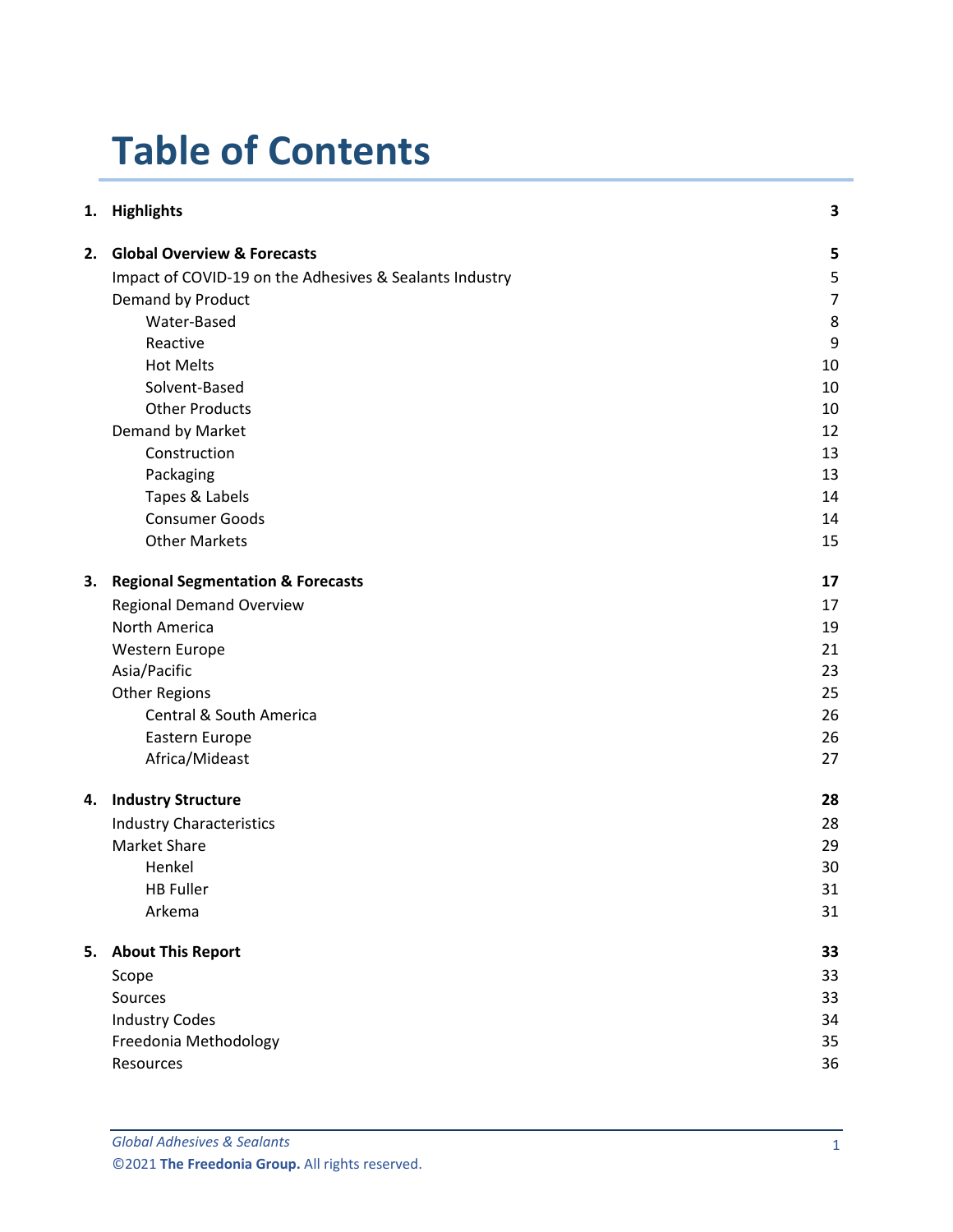# **List of Tables & Figures**

| Figure 1   Global Adhesives & Sealants Market Outlook, 2020 - 2025                          | 4              |
|---------------------------------------------------------------------------------------------|----------------|
| Figure 2   Global Adhesives & Sealants Demand by Product, 2010 - 2025 (mil m tons)          | $\overline{7}$ |
| Table 1   Global Adhesives & Sealants Demand by Product, 2010 - 2025 (000 m tons)           | $\overline{7}$ |
| Figure 3   Global Adhesives & Sealants Demand by Product, 2010 - 2025 (%)                   | 8              |
| Figure 4   Global Adhesives & Sealants Demand by Market, 2010 - 2025 (mil m tons)           | 12             |
| Table 2   Global Adhesives & Sealants Demand by Market, 2010 - 2025 (000 m tons)            | 12             |
| Figure 5   Global Adhesives & Sealants Demand by Market, 2010 - 2025 (%)                    | 16             |
| Figure 6   Global Adhesives & Sealants Demand by Region, 2010 - 2025 (mil m tons)           | 17             |
| Table 3   Global Adhesives & Sealants Demand by Region, 2010 - 2025 (000 m tons)            | 17             |
| Figure 7   Global Adhesives & Sealants Demand by Region, 2010 - 2025 (%)                    | 18             |
| Figure 8   North America: Adhesives & Sealants Demand by Product, 2010 - 2025 (mil m tons)  | 19             |
| Figure 9   North America: Adhesives & Sealants Demand by Market, 2010 - 2025 (mil m tons)   | 19             |
| Table 4   North America: Adhesives & Sealants Demand by Product & Market, 2010 - 2025       |                |
| $(000 \text{ m} \text{ tons})$                                                              | 20             |
| Figure 10   Western Europe: Adhesives & Sealants Demand by Product, 2010 - 2025             |                |
| (mil m tons)                                                                                | 21             |
| Figure 11   Western Europe: Adhesives & Sealants Demand by Market, 2010 - 2025 (mil m tons) | 21             |
| Table 5   Western Europe: Adhesives & Sealants Demand by Product & Market, 2010 - 2025      |                |
| $(000 \text{ m} \text{ tons})$                                                              | 22             |
| Figure 12   Asia/Pacific: Adhesives & Sealants Demand by Product, 2010 - 2025 (mil m tons)  | 23             |
| Figure 13   Asia/Pacific: Adhesives & Sealants Demand by Market, 2010 - 2025 (mil m tons)   | 23             |
| Table 6   Asia/Pacific: Adhesives & Sealants Demand by Product & Market, 2010 - 2025        |                |
| (000 m tons)                                                                                | 24             |
| Figure 14   Other Regions: Adhesives & Sealants Demand by Region, 2010 - 2025 (mil m tons)  | 25             |
| Figure 15   Other Regions: Adhesives & Sealants Demand by Product, 2010 - 2025 (mil m tons) | 25             |
| Table 7   Other Regions: Adhesives & Sealants Demand by Region & Product, 2010 - 2025       |                |
| $(000 \text{ m} \text{ tons})$                                                              | 27             |
| Figure 16   Global Adhesives & Sealants Market Share by Company, 2020 (%)                   | 29             |
| Table 8   Leading Suppliers to the Global Adhesives & Sealants Market                       | 30             |
| Table 9   NAICS & SIC Codes Related to Adhesives & Sealants                                 | 34             |
| Table 10   HS Codes Related to Adhesives & Sealants                                         | 34             |
| Table 11   NACE Codes Related to Adhesives & Sealants                                       | 34             |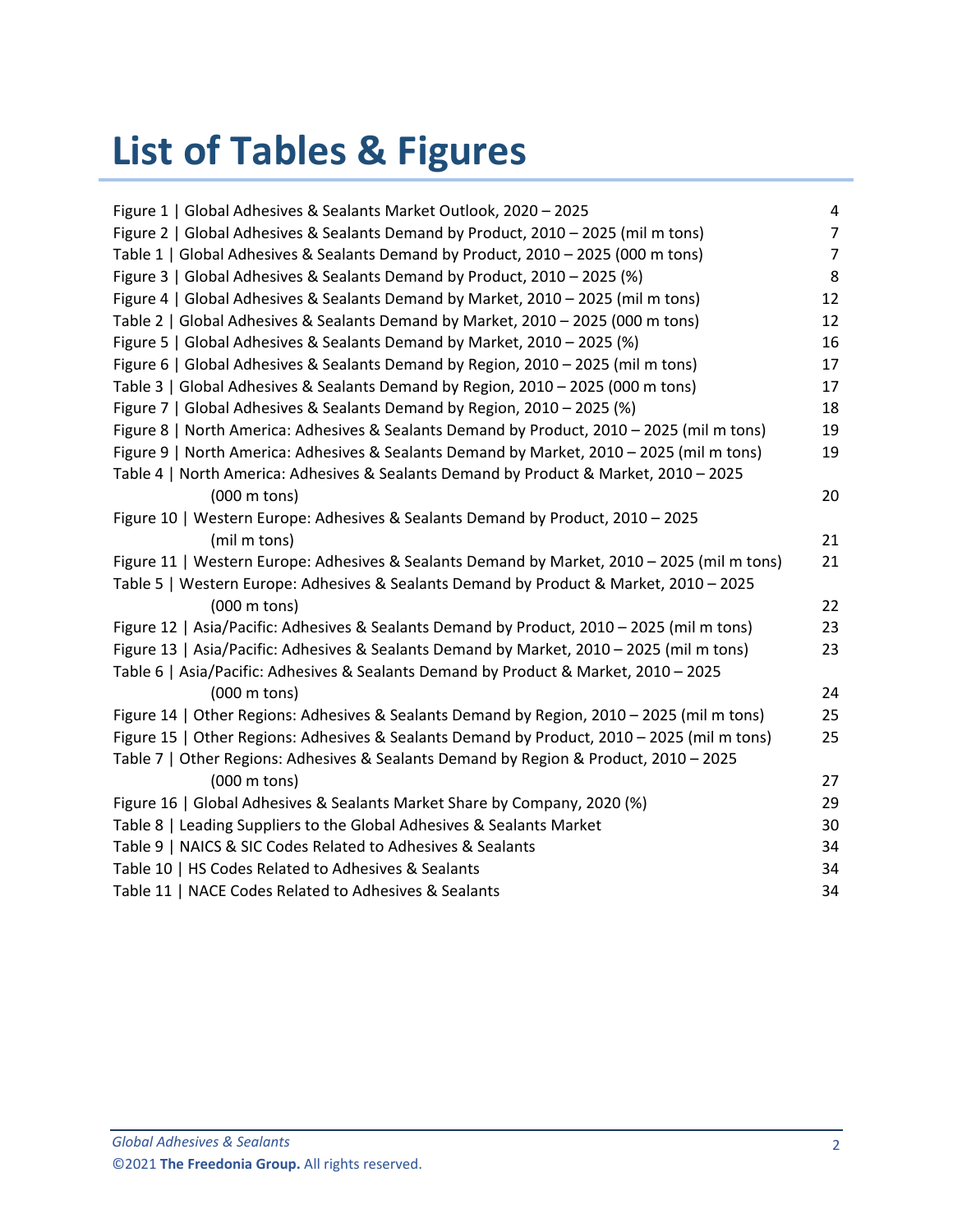## <span id="page-3-0"></span>**5. About This Report**

## <span id="page-3-1"></span>**Scope**

This report forecasts to 2025 global demand for adhesives and sealants by product, market, and major world region in metric tons. Product segments include:

- water-based
- reactive
- hot melts
- solvent-based
- other products such as natural adhesives, bituminous, and sodium silicate

Reported markets encompass:

- construction
- packaging
- tapes and labels
- consumer goods
- other markets such as transportation equipment, textiles, and electrical and electronic product manufacturing

Major world regions include North America, Western Europe, Asia/Pacific, and all other regions.

To illustrate historical trends, world, product, market, and regional demand (including product and market segments) are provided for 2010, 2015, and 2020.

Unmodified starch adhesives used in the production of corrugated board are excluded. In addition, binder resins used in the production of engineered wood products such as plywood and particleboard are not considered adhesives and are excluded from demand totals.

Other various topics, including profiles of pertinent leading companies, are covered in this report. A full outline of report items by page is available in the Table of Contents.

## <span id="page-3-2"></span>**Sources**

*Global Adhesives & Sealants* (FW35088) is based on [a comprehensive industry study](http://www.freedoniagroup.com/DocumentDetails.aspx?ReferrerId=FL-FOCUS&studyid=4301) published by The Freedonia Group. Reported findings represent the synthesis and analysis of data from various primary, secondary, macroeconomic, and demographic sources, such as:

• firms participating in the industry, and their suppliers and customers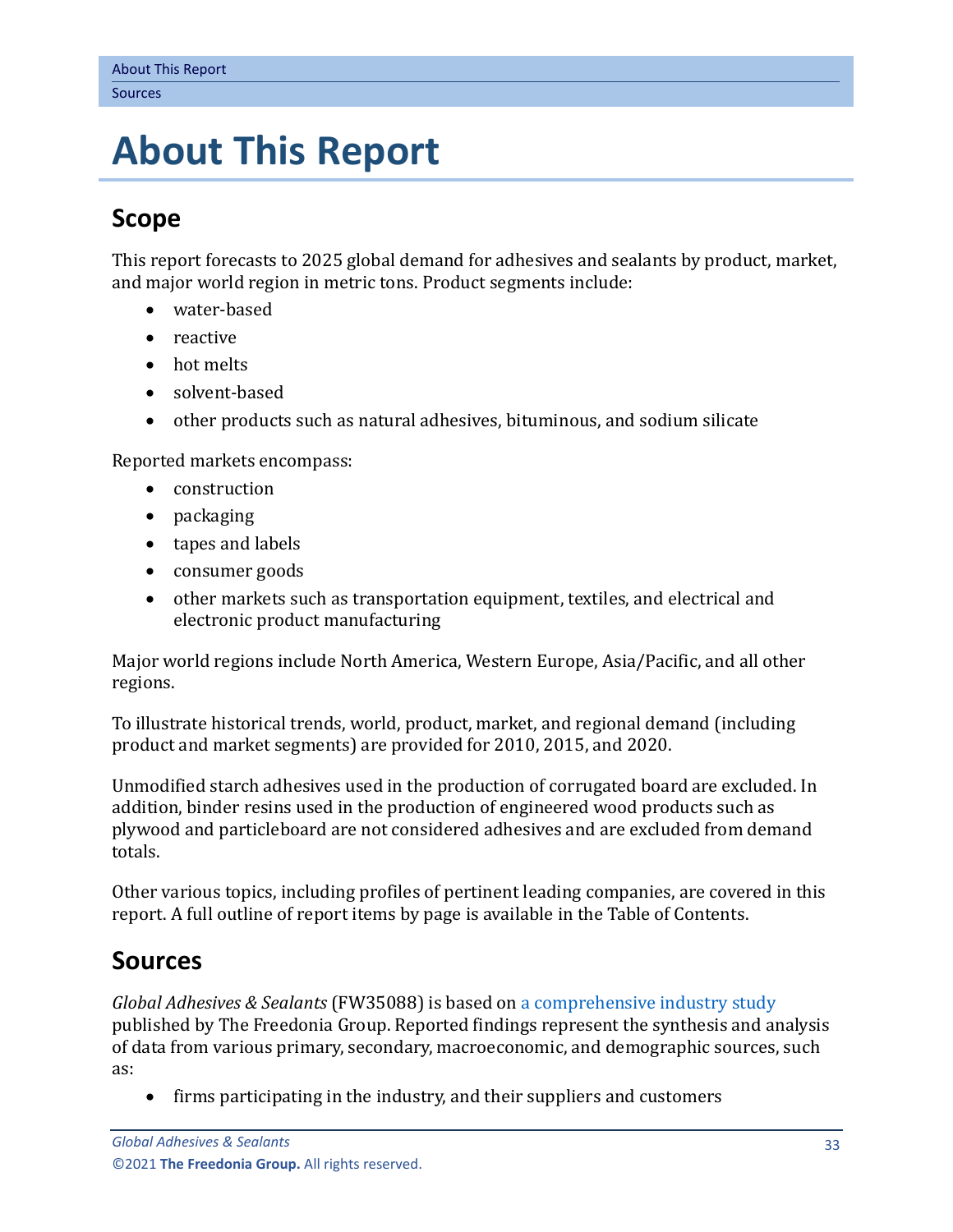- government/public agencies
- intergovernmental organizations
- trade associations and their publications
- the business and trade press
- indicator forecasts by The Freedonia Group
- the findings of other reports and studies by The Freedonia Group

Specific sources and additional resources are listed in the Resources section of this publication for reference and to facilitate further research.

## <span id="page-4-0"></span>**Industry Codes**

<span id="page-4-1"></span>

| Table 9   NAICS & SIC Codes Related to Adhesives & Sealants |                                                                           |                                           |                                          |  |  |  |
|-------------------------------------------------------------|---------------------------------------------------------------------------|-------------------------------------------|------------------------------------------|--|--|--|
| <b>NAICS/SCIAN 2017</b>                                     |                                                                           | <b>SIC</b>                                |                                          |  |  |  |
| North American Industry Classification System               |                                                                           | <b>Standard Industrial Classification</b> |                                          |  |  |  |
| 325180                                                      | All other basic inorganic chemical manufacturing                          | 2819                                      | Industrial inorganic chemicals, NEC      |  |  |  |
| 325199                                                      | All other basic organic chemical manufacturing                            | 2869                                      | Industrial organic chemicals, NEC        |  |  |  |
| 325510                                                      | Paint and coating manufacturing                                           | 2891                                      | Adhesives and sealants                   |  |  |  |
| 325520                                                      | Adhesive manufacturing                                                    | 2899                                      | Chemicals and chemical preparations, NEC |  |  |  |
| 325998                                                      | All other miscellaneous chemical product and<br>preparation manufacturing |                                           |                                          |  |  |  |

Source: US Census Bureau

<span id="page-4-2"></span>

| Table 10   HS Codes Related to Adhesives & Sealants |                                                                                                                |  |  |  |
|-----------------------------------------------------|----------------------------------------------------------------------------------------------------------------|--|--|--|
| <b>HS Code</b>                                      | <b>Definition</b>                                                                                              |  |  |  |
| 3506.10                                             | Glues or adhesives; prepared, products suitable for use as glues or adhesives, put up for retail sale as glues |  |  |  |
| 3506.91                                             | Adhesives; prepared, based on polymers of heading 3901 to 3913 or on rubber                                    |  |  |  |
| 3506.99                                             | Glues and other adhesives; prepared, n.e.c. in heading no. 3506, not exceeding a net weight of 1kg             |  |  |  |

Source: United Nations Statistics Division

<span id="page-4-3"></span>

| Table 11   NACE Codes Related to Adhesives & Sealants |                                                |  |  |  |  |
|-------------------------------------------------------|------------------------------------------------|--|--|--|--|
| <b>NACE Code</b>                                      | <b>Definition</b>                              |  |  |  |  |
| 20.13                                                 | Manufacture of other inorganic basic chemicals |  |  |  |  |
| 20.14                                                 | Manufacture of other organic basic chemicals   |  |  |  |  |
| 20.59                                                 | Manufacture of other chemical products, n.e.c. |  |  |  |  |

Source: European Commission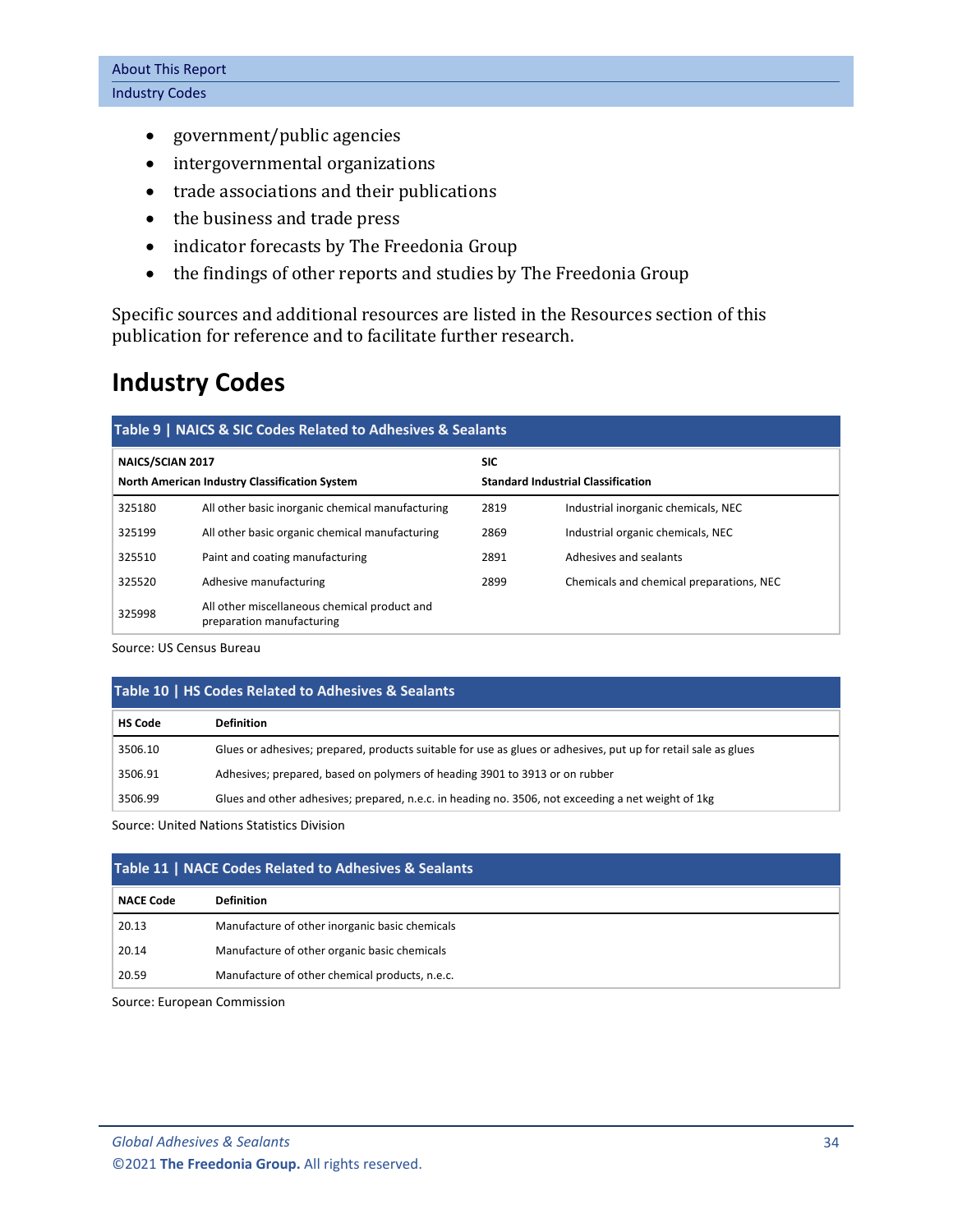## <span id="page-5-0"></span>**Freedonia Methodology**

The Freedonia Group, a subsidiary of MarketResearch.com, has been in business for more than 30 years and in that time has developed a comprehensive approach to data analysis that takes into account the variety of industries covered and the evolving needs of our customers.

Every industry presents different challenges in market sizing and forecasting, and this requires flexibility in methodology and approach. Freedonia methodology integrates a variety of quantitative and qualitative techniques to present the best overall picture of a market's current position as well as its future outlook: When published data are available, we make sure they are correct and representative of reality. We understand that published data often have flaws either in scope or quality, and adjustments are made accordingly. Where no data are available, we use various methodologies to develop market sizing (both top-down and bottom-up) and then triangulate those results to come up with the most accurate data series possible. Regardless of approach, we also talk to industry participants to verify both historical perspective and future growth opportunities.

Methods used in the preparation of Freedonia market research include, but are not limited to, the following activities: comprehensive data mining and evaluation, primary research, consensus forecasting and analysis, ratio analysis using key indicators, regression analysis, end use growth indices and intensity factors, purchase power parity adjustments for global data, consumer and end user surveys, market share and corporate sales analysis, product lifespan analysis, product or market life cycle analysis, graphical data modeling, long-term historical trend analysis, bottom-up and top-down demand modeling, and comparative market size ranking.

Freedonia quantifies trends in various measures of growth and volatility. Growth (or decline) expressed as an average annual growth rate (AAGR) is the least squares growth rate, which takes into account all available datapoints over a period. The volatility of datapoints around a least squares growth trend over time is expressed via the coefficient of determination, or  $r^2$ . The most stable data series relative to the trend carries an  $r^2$  value of 1.0; the most volatile – 0.0. Growth calculated as a compound annual growth rate (CAGR) employs, by definition, only the first and last datapoints over a period. The CAGR is used to describe forecast growth, defined as the expected trend beginning in the base year and ending in the forecast year. Readers are encouraged to consider historical volatility when assessing particular annual values along the forecast trend, including in the forecast year.

## **Copyright & Licensing**

The full report is protected by copyright laws of the United States of America and international treaties. The entire contents of the publication are copyrighted by The Freedonia Group.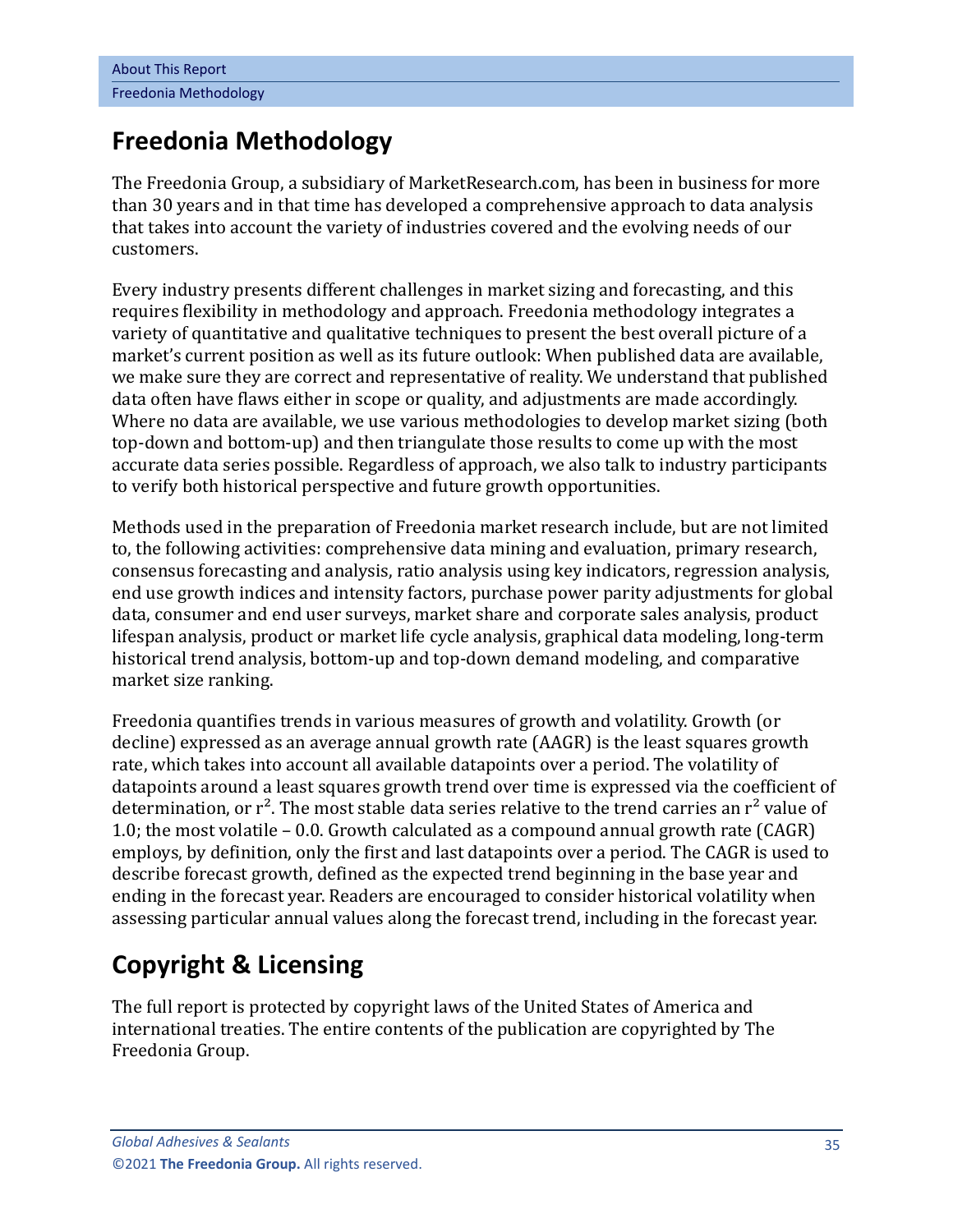## <span id="page-6-0"></span>**Resources**

#### **The Freedonia Group**

*[Global Adhesives & Sealants](http://www.freedoniagroup.com/DocumentDetails.aspx?ReferrerId=FL-FOCUS&studyid=4301)*

#### **[Freedonia Industry Studies](http://www.freedoniagroup.com/Home.aspx?ReferrerId=FL-Focus)**

*[Adhesives & Sealants in the US](https://www.freedoniagroup.com/DocumentDetails.aspx?ReferrerId=FL-FOCUS&StudyId=3623) [Global Asphalt \(Bitumen\)](https://www.freedoniagroup.com/DocumentDetails.aspx?ReferrerId=FL-FOCUS&StudyId=3846) [Global Carpets & Rugs](https://www.freedoniagroup.com/DocumentDetails.aspx?ReferrerId=FL-FOCUS&StudyId=4157) [Global Construction Chemicals](https://www.freedoniagroup.com/DocumentDetails.aspx?ReferrerId=FL-FOCUS&StudyId=3769) [Global Flooring](https://www.freedoniagroup.com/DocumentDetails.aspx?ReferrerId=FL-FOCUS&StudyId=4042) [Global Hard-Surface Flooring](https://www.freedoniagroup.com/DocumentDetails.aspx?ReferrerId=FL-FOCUS&StudyId=4156) [Global Housing](https://www.freedoniagroup.com/DocumentDetails.aspx?ReferrerId=FL-FOCUS&StudyId=3877) [Global Insulation](https://www.freedoniagroup.com/DocumentDetails.aspx?ReferrerId=FL-FOCUS&StudyId=4267) [Global Paint & Coatings](https://www.freedoniagroup.com/DocumentDetails.aspx?ReferrerId=FL-FOCUS&StudyId=4043) [Global Pressure Sensitive Tapes](https://www.freedoniagroup.com/DocumentDetails.aspx?ReferrerId=FL-FOCUS&StudyId=4145) [Global Silicones](https://www.freedoniagroup.com/DocumentDetails.aspx?ReferrerId=FL-FOCUS&StudyId=4281) [Global Thermoplastic Elastomers: Adhesives, Sealants, & Coatings](https://www.freedoniagroup.com/DocumentDetails.aspx?ReferrerId=FL-FOCUS&StudyId=4022) [Global Windows & Doors](https://www.freedoniagroup.com/DocumentDetails.aspx?ReferrerId=FL-FOCUS&StudyId=4303) [Moulding & Trim](https://www.freedoniagroup.com/DocumentDetails.aspx?ReferrerId=FL-FOCUS&StudyId=3815) [Nonwovens](https://www.freedoniagroup.com/DocumentDetails.aspx?ReferrerId=FL-FOCUS&StudyId=3858) [Roofing](https://www.freedoniagroup.com/DocumentDetails.aspx?ReferrerId=FL-FOCUS&StudyId=4216) [Window & Doors](https://www.freedoniagroup.com/DocumentDetails.aspx?ReferrerId=FL-FOCUS&StudyId=4153)*

#### **[Freedonia Focus Reports](https://www.freedoniafocusreports.com/redirect.asp?progid=89534&url=/)**

*[Adhesives & Sealants: Canada](https://www.freedoniafocusreports.com/Adhesives-Sealants-Canada-FA35088/?progid=89534) [Adhesives & Sealants: China](https://www.freedoniafocusreports.com/Adhesives-Sealants-China-FC35088/?progid=89534) [Adhesives & Sealants: United Kingdom](https://www.freedoniafocusreports.com/Adhesives-Sealants-United-Kingdom-FB35088/?progid=89534) [Commercial Roofing: United States](https://www.freedoniafocusreports.com/Commercial-Roofing-United-States-FF60091/?progid=89534) [Gaskets & Seals: United States](https://www.freedoniafocusreports.com/Gaskets-Seals-United-States-FF50012/?progid=89534) [Housing: Canada](https://www.freedoniafocusreports.com/Housing-Canada-FA60024/?progid=89534) [Polyethylene: United States](https://www.freedoniafocusreports.com/Polyethylene-United-States-FF55017/?progid=89534) [Pressure Sensitive Tapes: United States](https://www.freedoniafocusreports.com/Pressure-Sensitive-Tapes-United-States-FF30022/?progid=89534) [Thermoplastic Elastomers: Canada](https://www.freedoniafocusreports.com/Thermoplastic-Elastomers-Canada-FA50015/?progid=89534) [Thermoplastic Elastomers: United States](https://www.freedoniafocusreports.com/Thermoplastic-Elastomers-United-States-FF50015/?progid=89534)*

#### **[Freedonia Custom Research](http://www.freedoniagroup.com/CustomResearch.aspx?ReferrerId=FL-Focus)**